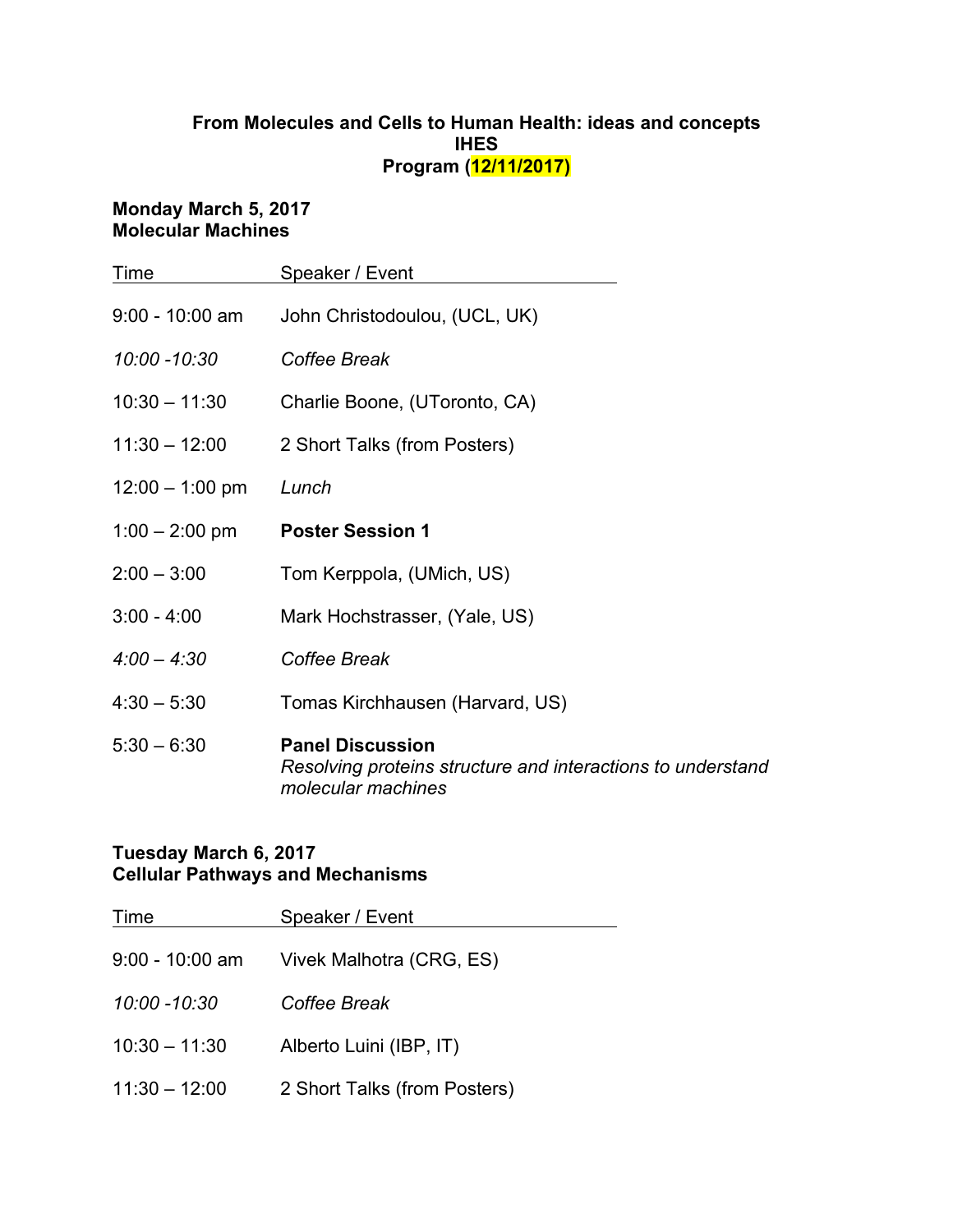| $12:00 - 1:00$ pm | Lunch                                                                                                                 |
|-------------------|-----------------------------------------------------------------------------------------------------------------------|
| $1:00 - 2:00$ pm  | <b>Workshop 1</b>                                                                                                     |
| $2:00 - 3:00$     | Bruno Goud (Curie, FR)                                                                                                |
| $3:00 - 4:00$     | David Drubin (Berkeley, US)                                                                                           |
| $4:00 - 4:30$     | Coffee Break                                                                                                          |
| $4:30 - 5:30$     | Judith Klumperman (Utrecht, NL)                                                                                       |
| $5:30 - 6:30$     | <b>Panel Discussion</b><br>Combining classical and molecular genetics to decipher cellular<br>pathways and mechanisms |

### **Wednesday March 7, 2017 Regulation, Coordination and Communication**

| Time              | Speaker / Event                                                                                           |
|-------------------|-----------------------------------------------------------------------------------------------------------|
| $9:00 - 10:00$ am | Nava Segev (UIC, US)                                                                                      |
| 10:00 -10:30      | Coffee Break                                                                                              |
| $10:30 - 11:30$   | Keith Mostov (UCSF, US)                                                                                   |
| $11:30 - 12:00$   | 2 Short Talks (from Posters)                                                                              |
| $12:00 - 1:00$ pm | Lunch                                                                                                     |
| $1:00 - 2:00$ pm  | <b>Poster Session 2</b>                                                                                   |
| $2:00 - 3:00$     | Yves Barral (ETHZ, CH)                                                                                    |
| $3:00 - 4:00$     | Jingshi Shen (UColorado, US)                                                                              |
| $4:00 - 4:30$     | Coffee Break                                                                                              |
| $4:30 - 5:30$     | Ana-Maria Lennon-Duménil (Curie, FR)                                                                      |
| $5:30 - 6:30$     | <b>Panel Discussion</b><br>Intra-Cellular Regulation and Coordination and Extra-Cellular<br>Communication |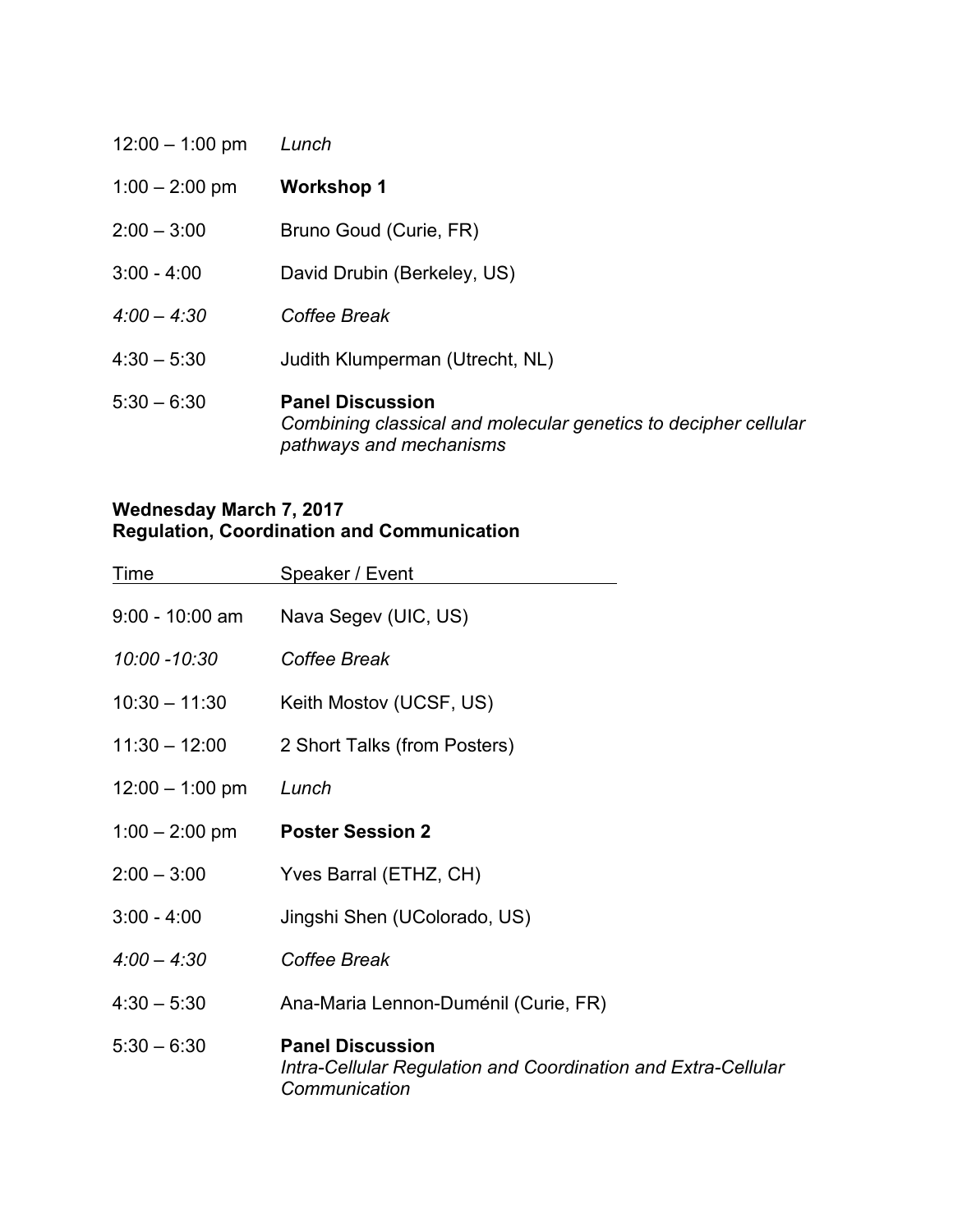# **Thursday March 8, 2017 Genomes and Cell fate**

| Time              | Speaker / Event                                               |
|-------------------|---------------------------------------------------------------|
| $9:00 - 10:00$ am | Ruedi Aebershod (ETHZ, CH)                                    |
| 10:00 -10:30      | Coffee Break                                                  |
| $10:30 - 11:30$   | Romain Koszul (Pasteur, FR)                                   |
| $11:30 - 12:00$   | 2 Short Talks (from Posters)                                  |
| $12:00 - 1:00$ pm | Lunch                                                         |
| $1:00 - 2:00$ pm  | <b>Workshop 2</b>                                             |
| $2:00 - 3:00$     | Ben Lehner (EMBL-CRG, ES)                                     |
| $3:00 - 4:00$     | Joel Bader (JHU, US)                                          |
| $4:00 - 4:30$     | Coffee Break                                                  |
| $4:30 - 5:30$     | Miguel Seabra (FCM, PT)                                       |
| $5:30 - 6:30$     | <b>Panel Discussion</b><br>Genome expression and manipulation |

# **Friday March 9, 2017 Disease, cancer and aging**

| Time              | Speaker / Event                |
|-------------------|--------------------------------|
| $9:00 - 10:00$ am | Jean-Philippe Vert (Curie, FR) |
| $10:00 - 10:30$   | Coffee Break                   |
| $10:30 - 11:30$   | Nahum Sonenberg (MCGILL, CA)   |
| $11:30 - 12:00$   | 2 Short Talks (from Posters)   |
| $12:00 - 1:00$ pm | Lunch                          |